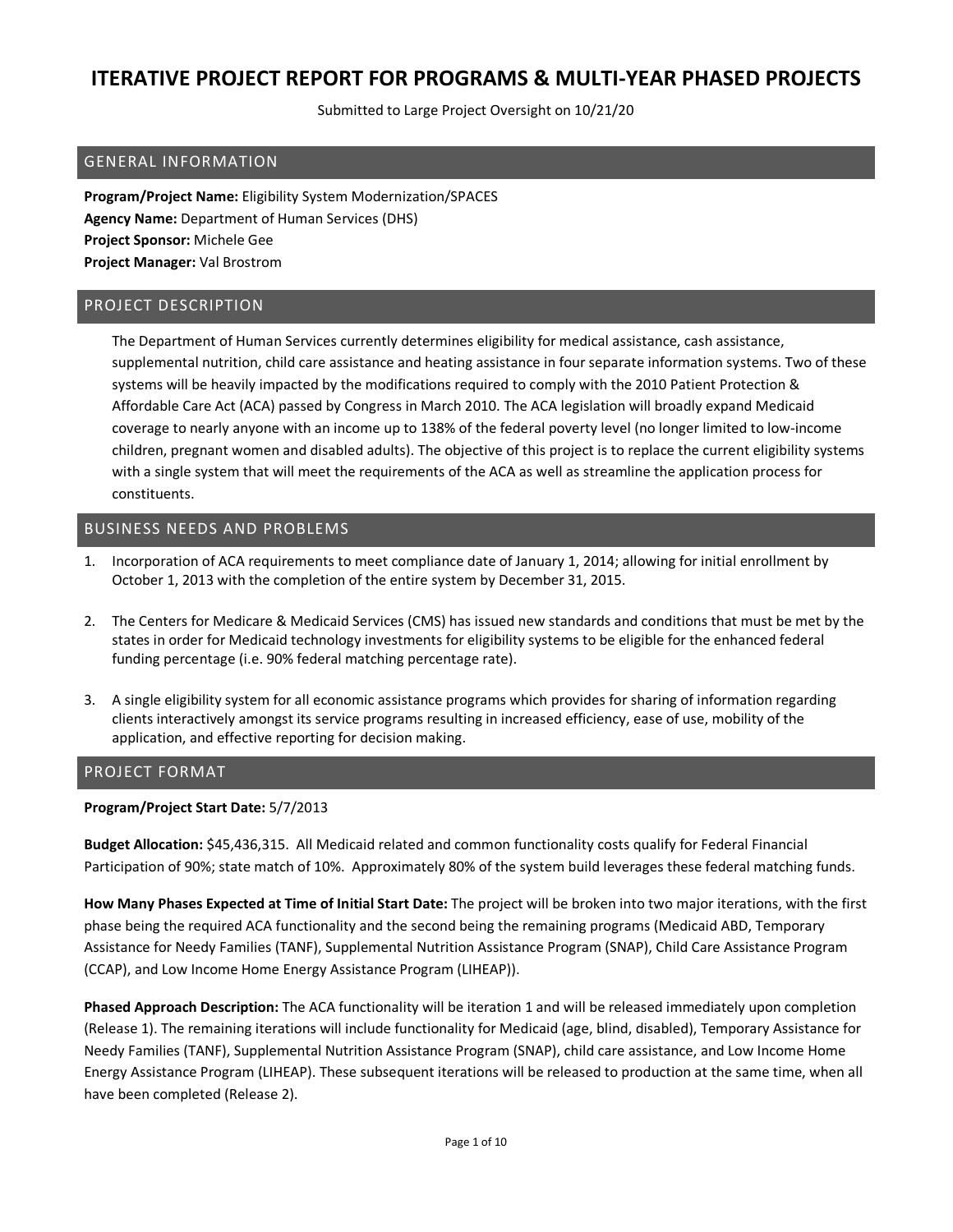Submitted to Large Project Oversight on 10/21/20

#### **Estimated End Date for All Phases Known at Time of Initial Start Date:** Q3 2018

### PROJECT ROAD MAP

The project road map shows the high-level plan or vision for the program/projects/phases. It is intended to offer a picture of the lifespan of all the effort that is expected to be required to achieve the business objectives.

| Project<br>or Phase   | Title         | <b>Scope Statement</b>                                                                                                                                                                                                                                                                                                                                                                                                                               | <b>Estimated</b><br><b>Duration</b><br>(months) | <b>Estimated Budget</b>                                                                                |
|-----------------------|---------------|------------------------------------------------------------------------------------------------------------------------------------------------------------------------------------------------------------------------------------------------------------------------------------------------------------------------------------------------------------------------------------------------------------------------------------------------------|-------------------------------------------------|--------------------------------------------------------------------------------------------------------|
| <b>Iteration</b>      | ACA/Release 1 | This includes business functionality to support<br>the Affordable Care Act.                                                                                                                                                                                                                                                                                                                                                                          | 34.9<br>months                                  | \$45,436,315<br>Re-baselined to<br>\$50,943,770                                                        |
| <b>Iteration</b><br>2 | Release 2     | The remaining business functionality for<br>Medicaid age, blind, disabled (ABD),<br>Temporary Assistance for Needy Families<br>(TANF), Supplemental Nutrition Assistance<br>Program (SNAP), child care assistance, and Low<br>Income Home Energy Assistance Program<br>(LIHEAP) including the requirements validation,<br>construction, system integration testing, user<br>acceptance testing, training, transition and<br>implementation for each. | 26 months                                       | \$77,167,534<br>Re-baselined to<br>\$108,469,338 (this<br>includes a portion of<br>Release 3's budget) |
| <b>Iteration</b><br>3 | Release 3     | The business functionality for Medicaid Aged,<br>Blind, and Disabled and the associated change<br>requests necessary for proper program                                                                                                                                                                                                                                                                                                              | 12 months                                       | \$9,401,329                                                                                            |
| Iteration<br>4        | <b>LIHEAP</b> | The remaining functionality for Low Income<br>Home Energy Assistance Program (LIHEAP)                                                                                                                                                                                                                                                                                                                                                                | 15 months                                       | \$5,076,429                                                                                            |

**Notes:** During Iteration 2 LIHEAP was removed from the deployment scope and put on hold to be completed at a later iteration. Also, during iteration 2 Medicaid ABD was put on hold and moved to iteration 3.

### PROJECT BASELINES

The baselines below are entered for only those projects or phases that have been planned. At the completion of a project or phase a new planning effort will occur to baseline the next project/phase and any known actual finish dates and costs for completed projects/phases will be recorded. The startup report will be submitted again with the new information.

| Project  | <b>Baseline</b>   | <b>Baseline End</b> | <b>Baseline</b>   | <b>Actual Finish</b> | <b>Schedule</b> | <b>Actual Cost</b> | Cost     |
|----------|-------------------|---------------------|-------------------|----------------------|-----------------|--------------------|----------|
| or Phase | <b>Start Date</b> | Date                | <b>Budget</b>     | Date                 | Variance        |                    | Variance |
|          |                   | (re-baselined)      | (re-baselined)    |                      |                 |                    |          |
| Release  | 5/7/2013          | 4/4/2016            | \$45,436,315      | 3/9/2017             | 0.0%            | \$49,842,738       | 2.1%     |
|          |                   | (5/8/2016)          | ( \$50, 943, 770) |                      |                 |                    | under    |
| Release  | 2/1/2016          | 10/17/2017          | \$77,167,542      | 6/30/2019            | 6.7%            | \$102,743,169      | 5.3%     |
| 2        |                   | 6/30/2018           | ( \$108,469,338)  |                      |                 |                    | under    |
|          |                   | 5/19/2019           |                   |                      |                 |                    |          |
| Release  | 5/20/19           | 6/30/2020           | \$9,401,330       | 10/16/2020           | 1.0%            | \$9,115,290.21     | 3% under |
| 3        |                   |                     |                   |                      |                 |                    |          |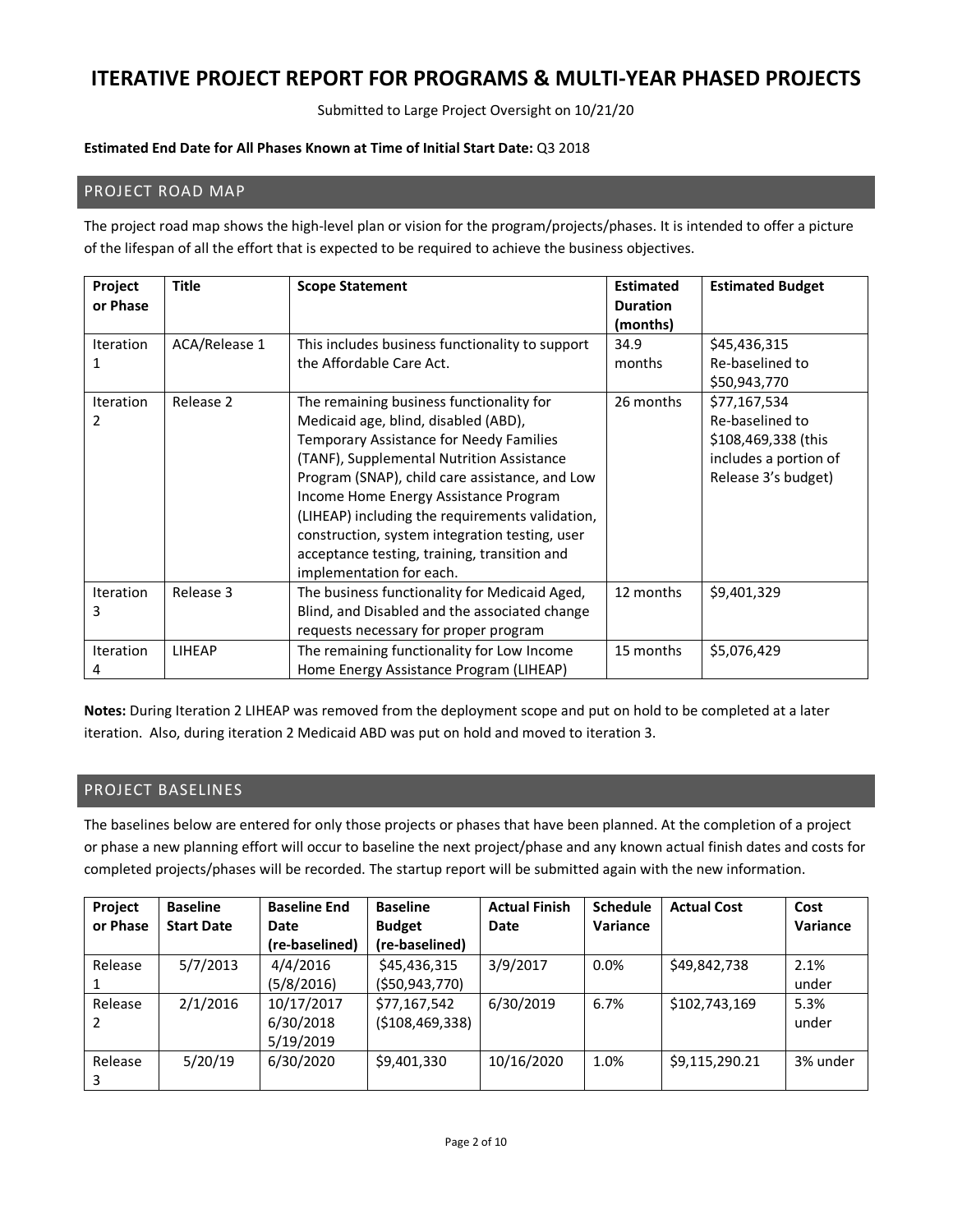Submitted to Large Project Oversight on 10/21/20

| Release | 6/1/20 | 12/28/21 | \$5,076,428.76 |  |  |
|---------|--------|----------|----------------|--|--|
|         |        |          |                |  |  |

### **OBJECTIVES**

| Project                          | <b>Business Objective</b>                                                                                                                                                                                                                                                                                                       | <b>Measurement Description</b>                                                                                                                                                                                                                                                                                                                                                                                                                                                                                                                                                                              | Met/           | <b>Measurement Outcome</b> |
|----------------------------------|---------------------------------------------------------------------------------------------------------------------------------------------------------------------------------------------------------------------------------------------------------------------------------------------------------------------------------|-------------------------------------------------------------------------------------------------------------------------------------------------------------------------------------------------------------------------------------------------------------------------------------------------------------------------------------------------------------------------------------------------------------------------------------------------------------------------------------------------------------------------------------------------------------------------------------------------------------|----------------|----------------------------|
| or Phase                         |                                                                                                                                                                                                                                                                                                                                 |                                                                                                                                                                                                                                                                                                                                                                                                                                                                                                                                                                                                             | <b>Not Met</b> |                            |
| <b>Iteration</b><br>$\mathbf{1}$ | Objective 1.1: Meet<br>federally mandated<br>requirements to integrate<br>with the federal HBE.                                                                                                                                                                                                                                 | Measurement 1.1.1: Successful send<br>and receipt of all defined eligibility<br>transactions from the federal hub and<br>completion of the enrollment and/or<br>reenrollment processes by October 1,<br>2013.                                                                                                                                                                                                                                                                                                                                                                                               | Met            |                            |
| Iteration<br>$\mathbf{1}$        | Objective 1.2: In order to<br>apply the correct Federal<br><b>Matching Percentage</b><br>(FMAP) for Medicaid<br>enrollees, the system<br>must be able to<br>determine upon<br>enrollment whether the<br>individual's authorization<br>was based upon existing<br>eligibility criteria or the<br>criteria created by the<br>ACA. | Measurement 1.2.1: Determine<br>methodology the state will deploy for<br>determining the application of FMAP<br>by December 31, 2012.<br>Measurement 1.2.2: The system is<br>able to correctly report claims<br>payment data by FMAP upon go live                                                                                                                                                                                                                                                                                                                                                           | Met            |                            |
| Iteration<br>$\mathbf{1}$        | Objective 1.3: Creation of<br>real-time application<br>process.                                                                                                                                                                                                                                                                 | Measurement 1.3.1: Public facing<br>application in which the client is<br>capable of completing the application<br>for Medicaid and CHIP online upon go<br>live.                                                                                                                                                                                                                                                                                                                                                                                                                                            | Met            |                            |
| All<br>iterations                | Objective 2.1: Meet the<br>system requirements as<br>outlined in the Centers<br>for Medicare and<br>Medicaid (CMS)<br><b>Enhanced Funding</b><br>Requirements: Seven<br><b>Conditions and Standards</b><br>(MITS-11-01)                                                                                                         | All of the following measurements<br>must be included in the APD<br>submission, be addressed in the Gate<br>Review for concept of operations, and<br>be present upon project completion:<br>Measurement 2.1.1: Modularity<br>Standard - This condition requires the<br>use of a modular, flexible approach to<br>systems development, including the<br>use of open interfaces and exposed<br>application programming interfaces<br>(API); the separation of business rules<br>from core programming; and the<br>availability of business rules in both<br>human and machine-readable<br>formats. Including: | Met            |                            |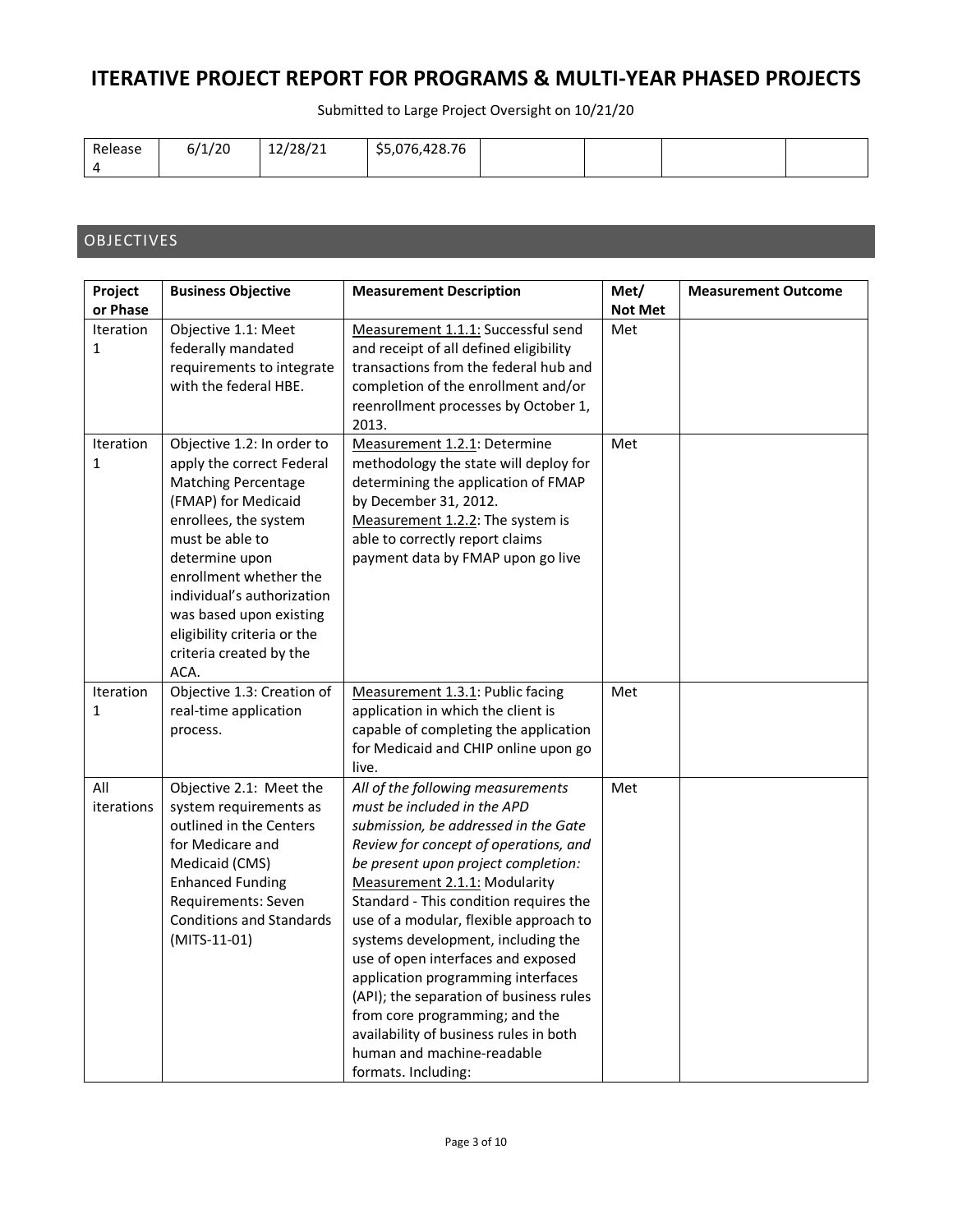|  | $\blacksquare$<br>Use of Systems Development<br>Lifecycle methodologies.<br>States should use a system<br>development lifecycle (SDLC)<br>methodology for improved<br>efficiency and quality of<br>products and services.<br>Identification and<br>$\blacksquare$<br>description of open<br>interfaces: States should<br>emphasize the flexibility of<br>open interfaces and exposed<br>APIs as components for the<br>service layer.<br>Use of business rules<br>٠<br>engines. States should<br>ensure the use of business<br>rules engines to separate<br>business rules from core<br>programming, and should<br>provide information about<br>the change control process<br>that will manage<br>development and<br>implementation of business<br>rules.<br>Submission of business rules<br>٠<br>to a HHS-designated<br>repository. States should be<br>prepared to submit all their<br>business rules in human-<br>readable form to an HHS<br>repository, which will be<br>made available to other<br>states and to the public.<br>Measurement 2.1.2: MITA Condition -<br>This condition requires states to align<br>to and advance increasingly in MITA<br>maturity for business, architecture,<br>and data. Including:<br>MITA Self Assessments. CMS<br>٠<br>expects all states to |  |
|--|---------------------------------------------------------------------------------------------------------------------------------------------------------------------------------------------------------------------------------------------------------------------------------------------------------------------------------------------------------------------------------------------------------------------------------------------------------------------------------------------------------------------------------------------------------------------------------------------------------------------------------------------------------------------------------------------------------------------------------------------------------------------------------------------------------------------------------------------------------------------------------------------------------------------------------------------------------------------------------------------------------------------------------------------------------------------------------------------------------------------------------------------------------------------------------------------------------------------------------------------------------------------------------------|--|
|  |                                                                                                                                                                                                                                                                                                                                                                                                                                                                                                                                                                                                                                                                                                                                                                                                                                                                                                                                                                                                                                                                                                                                                                                                                                                                                       |  |
|  |                                                                                                                                                                                                                                                                                                                                                                                                                                                                                                                                                                                                                                                                                                                                                                                                                                                                                                                                                                                                                                                                                                                                                                                                                                                                                       |  |
|  |                                                                                                                                                                                                                                                                                                                                                                                                                                                                                                                                                                                                                                                                                                                                                                                                                                                                                                                                                                                                                                                                                                                                                                                                                                                                                       |  |
|  | complete a self-assessment                                                                                                                                                                                                                                                                                                                                                                                                                                                                                                                                                                                                                                                                                                                                                                                                                                                                                                                                                                                                                                                                                                                                                                                                                                                            |  |
|  | and may wait until version<br>3.0 is published (expected in                                                                                                                                                                                                                                                                                                                                                                                                                                                                                                                                                                                                                                                                                                                                                                                                                                                                                                                                                                                                                                                                                                                                                                                                                           |  |
|  | $2011$ ).<br>MITA Roadmaps. States will<br>$\blacksquare$                                                                                                                                                                                                                                                                                                                                                                                                                                                                                                                                                                                                                                                                                                                                                                                                                                                                                                                                                                                                                                                                                                                                                                                                                             |  |
|  | provide to CMS a MITA                                                                                                                                                                                                                                                                                                                                                                                                                                                                                                                                                                                                                                                                                                                                                                                                                                                                                                                                                                                                                                                                                                                                                                                                                                                                 |  |
|  | Maturity Model Roadmap                                                                                                                                                                                                                                                                                                                                                                                                                                                                                                                                                                                                                                                                                                                                                                                                                                                                                                                                                                                                                                                                                                                                                                                                                                                                |  |
|  | that addresses goals and                                                                                                                                                                                                                                                                                                                                                                                                                                                                                                                                                                                                                                                                                                                                                                                                                                                                                                                                                                                                                                                                                                                                                                                                                                                              |  |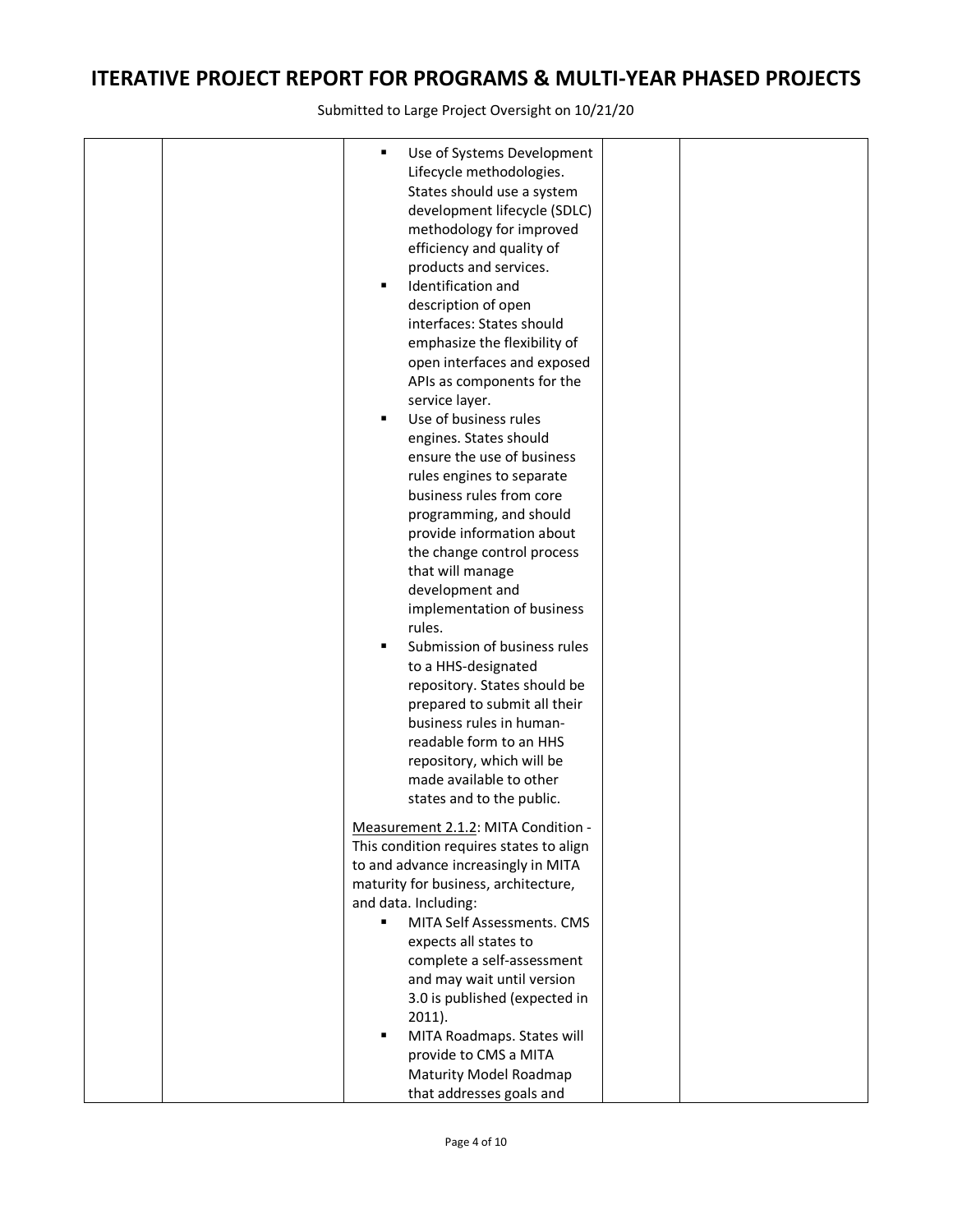|  | objectives, as well as key<br>activities and milestones,<br>covering a 5-year outlook for<br>their proposed MMIS<br>solution, as part of the APD<br>process.<br>Concept of Operations (COO)<br>٠<br>and Business Process Models<br>(BPM). States should develop<br>a concept of operations and<br>business work flows for the<br>different business functions<br>of the state to advance the<br>alignment of the state's<br>capability maturity with the<br><b>MITA Maturity Model</b><br>(MMM).                                                                                                                                                                                                                                                                                                                                    |  |
|--|-------------------------------------------------------------------------------------------------------------------------------------------------------------------------------------------------------------------------------------------------------------------------------------------------------------------------------------------------------------------------------------------------------------------------------------------------------------------------------------------------------------------------------------------------------------------------------------------------------------------------------------------------------------------------------------------------------------------------------------------------------------------------------------------------------------------------------------|--|
|  | Measurement 2.1.3: Industry<br>Standard condition - States must<br>ensure alignment with, and<br>incorporation of, industry standards:<br>the Health Insurance Portability and<br>Accountability Act of 1996 (HIPAA)<br>security, privacy and transaction<br>standards; accessibility standards<br>established under section 508 of the<br>Rehabilitation Act, or standards that<br>provide greater accessibility for<br>individuals with disabilities, and<br>compliance with federal civil rights<br>laws; standards adopted by the<br>Secretary under section 1104 of the<br>Affordable Care Act; and standards<br>and protocols adopted by the<br>Secretary under section 1561 of the<br>Affordable Care Act. Including:<br>Identification of industry<br>standards. CMS will<br>communicate applicable<br>standards to states. |  |
|  | Standards would be updated<br>periodically to ensure<br>conformance with changes in<br>the industry.<br>Incorporation of industry<br>٠<br>standards in requirements,<br>development, and testing<br>phases. States must<br>implement practices and<br>procedures for the system                                                                                                                                                                                                                                                                                                                                                                                                                                                                                                                                                     |  |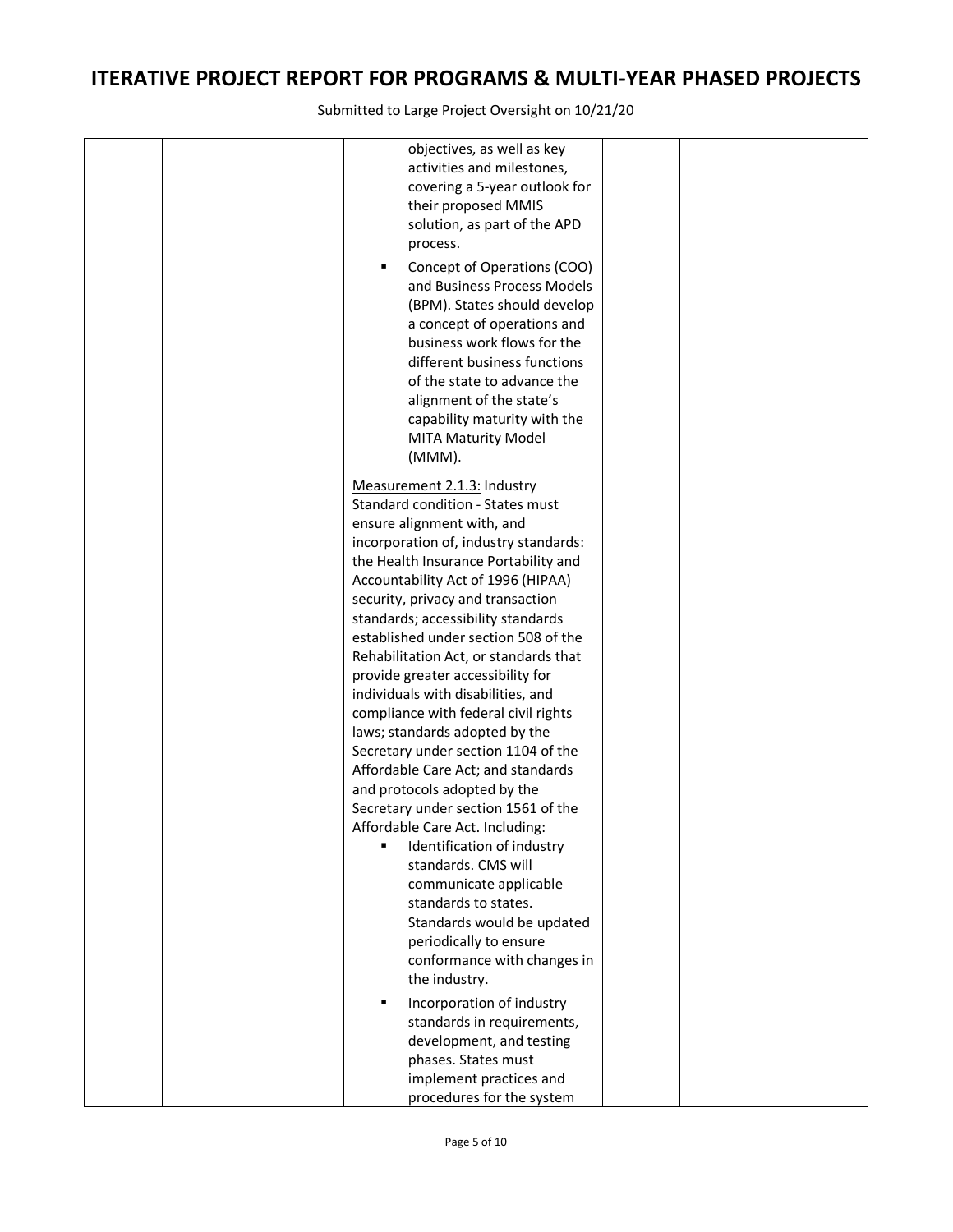|  | development phases such as                    |  |
|--|-----------------------------------------------|--|
|  | requirements analysis,                        |  |
|  | system testing, and user                      |  |
|  | acceptance testing (UAT).                     |  |
|  | Measurement 2.1.4: Leverage                   |  |
|  | Condition - State solutions should            |  |
|  | promote sharing, leverage, and reuse          |  |
|  | of Medicaid technologies and systems          |  |
|  | within and among states. Including:           |  |
|  | Multi-state efforts. States<br>$\blacksquare$ |  |
|  | should identify any                           |  |
|  | components and solutions                      |  |
|  | that are being developed                      |  |
|  | with the participation of or                  |  |
|  | contribution by other states.                 |  |
|  | Availability for reuse. States<br>٠           |  |
|  | should identify any                           |  |
|  | components and solutions                      |  |
|  | that have high applicability                  |  |
|  | for other reuse by other                      |  |
|  | states, how other states will                 |  |
|  | participate in advising and                   |  |
|  | reviewing these artifacts,                    |  |
|  | and the development and                       |  |
|  | testing path for these                        |  |
|  | solutions and components                      |  |
|  | will promote reuse.                           |  |
|  | Identification of open<br>٠                   |  |
|  | source, cloud-based and                       |  |
|  | commercial products. States                   |  |
|  | should pursue a service-                      |  |
|  | based and cloud-first                         |  |
|  | strategy for system                           |  |
|  | development.                                  |  |
|  | Customization. States will                    |  |
|  | identify the degree and                       |  |
|  | amount of customization                       |  |
|  | needed for any transfer                       |  |
|  | solutions, and how such                       |  |
|  | customization will be                         |  |
|  | minimized.                                    |  |
|  | Transition and retirement<br>٠                |  |
|  | plans. States should identify                 |  |
|  | existing duplicative system                   |  |
|  | services within the state and                 |  |
|  | seek to eliminate duplicative                 |  |
|  | system services if the work is                |  |
|  | cost effective such as lower                  |  |
|  | total cost of ownership over                  |  |
|  | the long term.                                |  |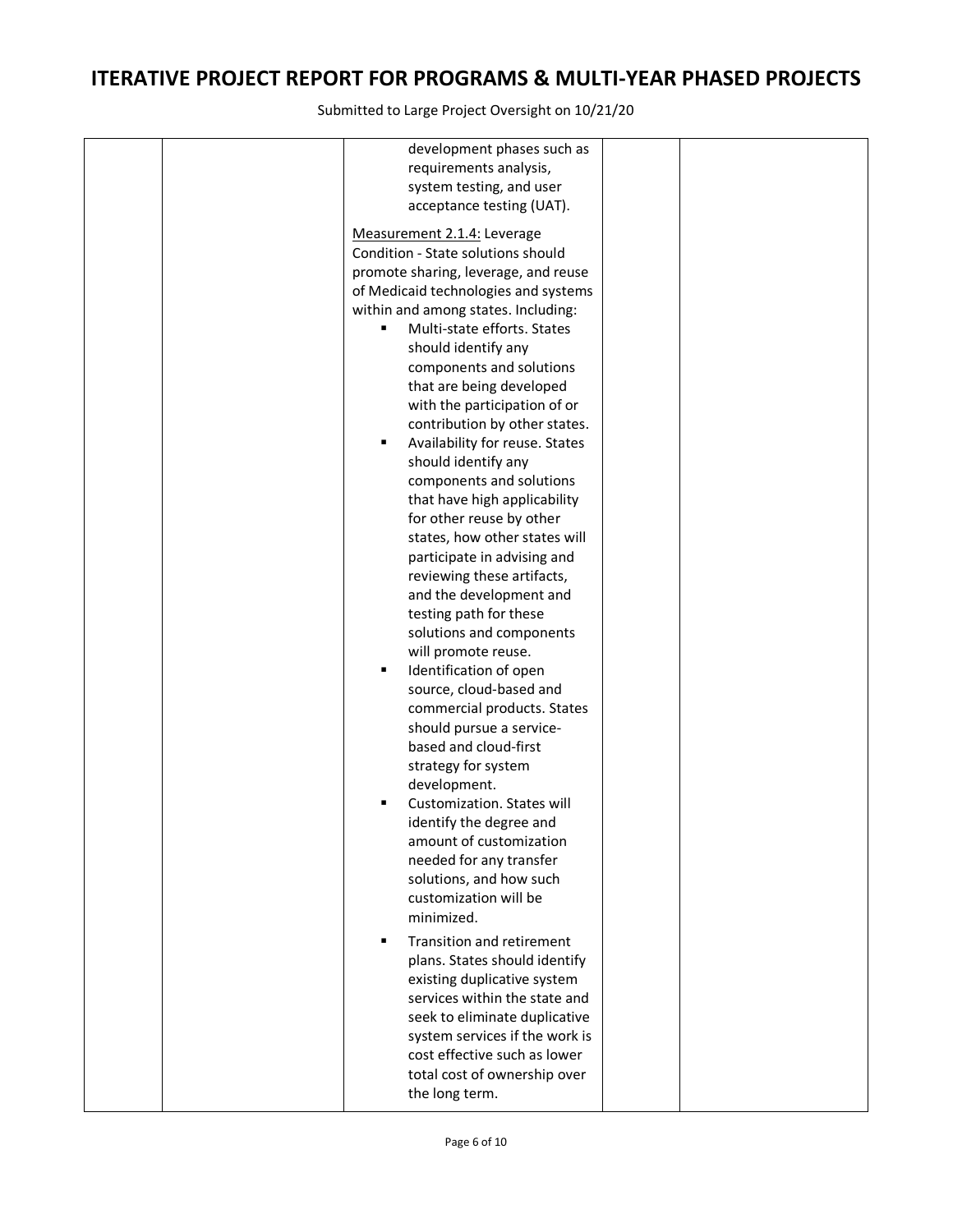| Measurement 2.1.5: Business Results                   |  |
|-------------------------------------------------------|--|
| Condition - Systems should support                    |  |
| accurate and timely processing of                     |  |
| claims (including claims of eligibility),             |  |
| adjudications, and effective                          |  |
| communications with providers,                        |  |
| beneficiaries, and the public.                        |  |
| Including:                                            |  |
| Degree of automation. The<br>٠                        |  |
| state should be highly                                |  |
| automated in systematic                               |  |
| processing of claims                                  |  |
| (including claims of                                  |  |
| eligibility) and steps to                             |  |
|                                                       |  |
| accept, process, and<br>maintain all adjudicated      |  |
| claims/transactions.                                  |  |
| Customer service. States<br>٠                         |  |
| should document how they                              |  |
| will produce a 21st-century                           |  |
| customer and partner                                  |  |
| experience for all individuals                        |  |
| (applicants, beneficiaries,                           |  |
|                                                       |  |
| plans, and providers).<br>Performance standards and   |  |
| testing. CMS intends to                               |  |
|                                                       |  |
| provide additional guidance<br>concerning performance |  |
| standards-both functional                             |  |
|                                                       |  |
| and non-functional, and with                          |  |
| respect to service level                              |  |
| agreements (SLA) and key                              |  |
| performance indicators (KPI).                         |  |
| Measurement 2.1.6: Reporting                          |  |
| Condition - Solutions should produce                  |  |
| transaction data, reports, and                        |  |
| performance information that would                    |  |
| contribute to program evaluation,                     |  |
| continuous improvement in business                    |  |
| operations, and transparency and                      |  |
| accountability.                                       |  |
| Measurement 2.1.7: Interoperability                   |  |
| Condition - Systems must ensure                       |  |
| seamless coordination and                             |  |
| integration with the Exchange                         |  |
| (whether run by the state or federal                  |  |
| government), and allow                                |  |
| interoperability with health                          |  |
| information exchanges, public health                  |  |
| agencies, human services programs,                    |  |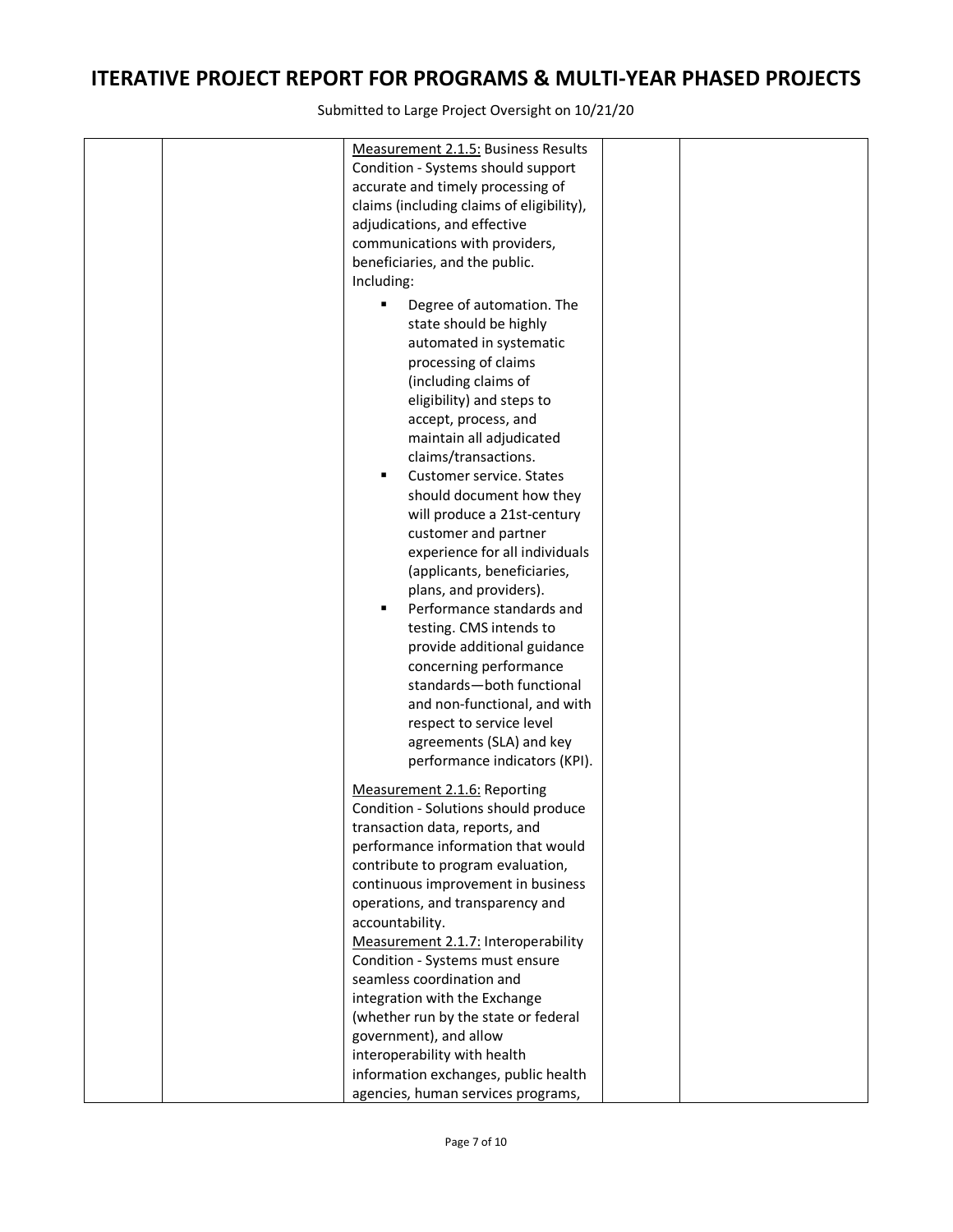|            |                           | and community organizations           |           |                           |
|------------|---------------------------|---------------------------------------|-----------|---------------------------|
|            |                           | providing outreach and enrollment     |           |                           |
|            |                           | assistance services. Including:       |           |                           |
|            |                           | Interactions with the<br>٠            |           |                           |
|            |                           | Exchange. States should               |           |                           |
|            |                           | ensure that open interfaces           |           |                           |
|            |                           | are established and                   |           |                           |
|            |                           | maintained with any federal           |           |                           |
|            |                           | data services hub and that            |           |                           |
|            |                           | requests to the hub are               |           |                           |
|            |                           | prepared and available for            |           |                           |
|            |                           | submission immediately                |           |                           |
|            |                           | after successful completion           |           |                           |
|            |                           | of the application for                |           |                           |
|            |                           | eligibility.                          |           |                           |
|            |                           |                                       |           |                           |
|            |                           | Interactions with other<br>Ξ          |           |                           |
|            |                           | entities. States should               |           |                           |
|            |                           | consult with and discuss how          |           |                           |
|            |                           | the proposed systems                  |           |                           |
|            |                           | development path will                 |           |                           |
|            |                           | support interoperability with         |           |                           |
|            |                           | health information                    |           |                           |
|            |                           | exchanges, public health              |           |                           |
|            |                           | agencies, and human                   |           |                           |
|            |                           | services programs to                  |           |                           |
|            |                           | promote effective customer            |           |                           |
|            |                           | service and better clinical           |           |                           |
|            |                           | management and health                 |           |                           |
|            |                           | services to beneficiaries.            |           |                           |
|            |                           | Measurement 2.1.8: A state self-      |           |                           |
|            |                           | assessment will be completed after    |           |                           |
|            |                           | the release of the final MITA 3.0     |           |                           |
|            |                           | guidelines.                           |           |                           |
| All        | Objective 3.1: Increase   | Measurement 3.1.1: Reduction in the   | $3.1.1 -$ | 3.1.1 -due to the data    |
| iterations | efficiency in application | meantime from which an application    | not met   | conversion process, this  |
|            | processing for each       | is received until the application is  | $3.2.1 -$ | was not met and will not  |
|            | program.                  | authorized. The mean time and         | Met       | be known for at least one |
|            |                           | expected reduction for each program   |           | year after the final      |
|            |                           | will be identified during the project |           | Release.                  |
|            |                           | and met within six months of go live  |           |                           |
|            |                           | for that program.                     |           |                           |
|            |                           | Measurement 3.1.2: Utilization of     |           |                           |
|            |                           | online reauthorization at go-live.    |           |                           |
| All        | Objective 3.2: The system | Measurement 3.2.1: Conduct survey     |           |                           |
| iterations | is user friendly.         | of Eligibility workers within three   |           |                           |
|            |                           | months of application roll-out with a |           |                           |
|            |                           | 90% approval rating.                  |           |                           |
|            |                           | Measurement 3.2.1: Request online     |           |                           |
|            |                           | customer feedback at end of           |           |                           |
|            |                           | application process with a 90%        |           |                           |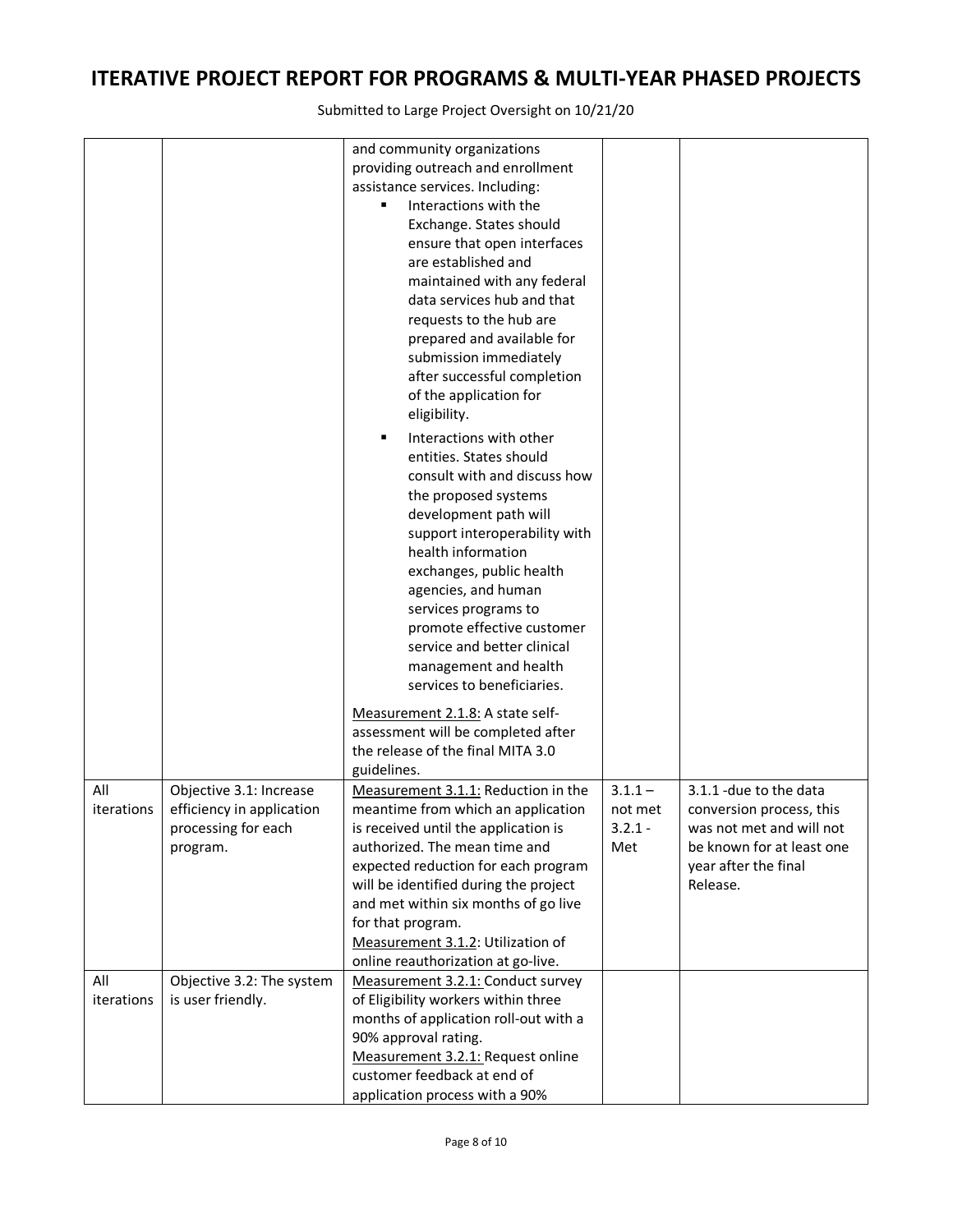Submitted to Large Project Oversight on 10/21/20

|                   |                                                                                                                                                                                                                           | approval rating for six months post<br>implementation.                                                                                                                                                                                                                                                                                                                                                               |                  |  |
|-------------------|---------------------------------------------------------------------------------------------------------------------------------------------------------------------------------------------------------------------------|----------------------------------------------------------------------------------------------------------------------------------------------------------------------------------------------------------------------------------------------------------------------------------------------------------------------------------------------------------------------------------------------------------------------|------------------|--|
| All<br>iterations | Objective 3.3: Web based<br>application is accessible<br>from any location using<br>multiple devices types<br>including PCs,<br>smartphones, and<br>tablets.                                                              | Measurement 3.3.1: Successful<br>application access and interaction<br>through identified devices during<br>acceptance testing.                                                                                                                                                                                                                                                                                      | Met              |  |
| All<br>iterations | Objective 3.4: Application<br>will include business<br>intelligence features<br>which allows for tracking<br>in real-time key<br>performance measures as<br>well as long term<br>trending via data<br>warehouse solution. | Measurement 3.4.1: Key performance<br>measures are captured during<br>requirements gathering and<br>demonstration of functionality<br>confirmed during user acceptance<br>testing.<br>Measurement 3.4.2: Project will<br>include data extraction, transfer, and<br>load to external data store with<br>business intelligence functionality<br>which will allow stakeholders to query<br>and generate ad hoc reports. | $3.4.2 -$<br>Met |  |

### POST-IMPLEMENTATION REPORT

Post-Implementation Reports are to be performed after each project or phase is completed. A "PIR" is a process that utilizes surveys and meetings to determine what happened in the project/phase and identify actions for improvement going forward. Typical PIR findings include, "What did we do well?" "What did we learn?" "What should we do differently next time?"

| <b>Project or Phase</b> | Lesson learned, success story, idea for next time, etc. |
|-------------------------|---------------------------------------------------------|
|                         |                                                         |

### COST BENEFIT ANALYSIS

- The following will be used as budgeting guidelines during the planning phase of the project:
- The 62<sup>nd</sup> Legislative Assembly passed House Bill 1475 appropriating \$42,617,925 to rewrite the DHS Eligibility Determination systems. Based on initial estimates, this amount includes all costs and risk.

### KEY CONSTRAINTS AND/OR RISKS

#### **Constraints:**

The project has the following constraints:

- Availability of CMS federal funding for eligibility requirements related to ACA will end December 31, 2015.
- Availability of technical standards for ACA requirements, such as specifications for interfacing with the federal data hub and the federal exchange.
- Cost, schedule, scope, and quality are often in conflict during projects. The governing committee elected to prioritize as follows: